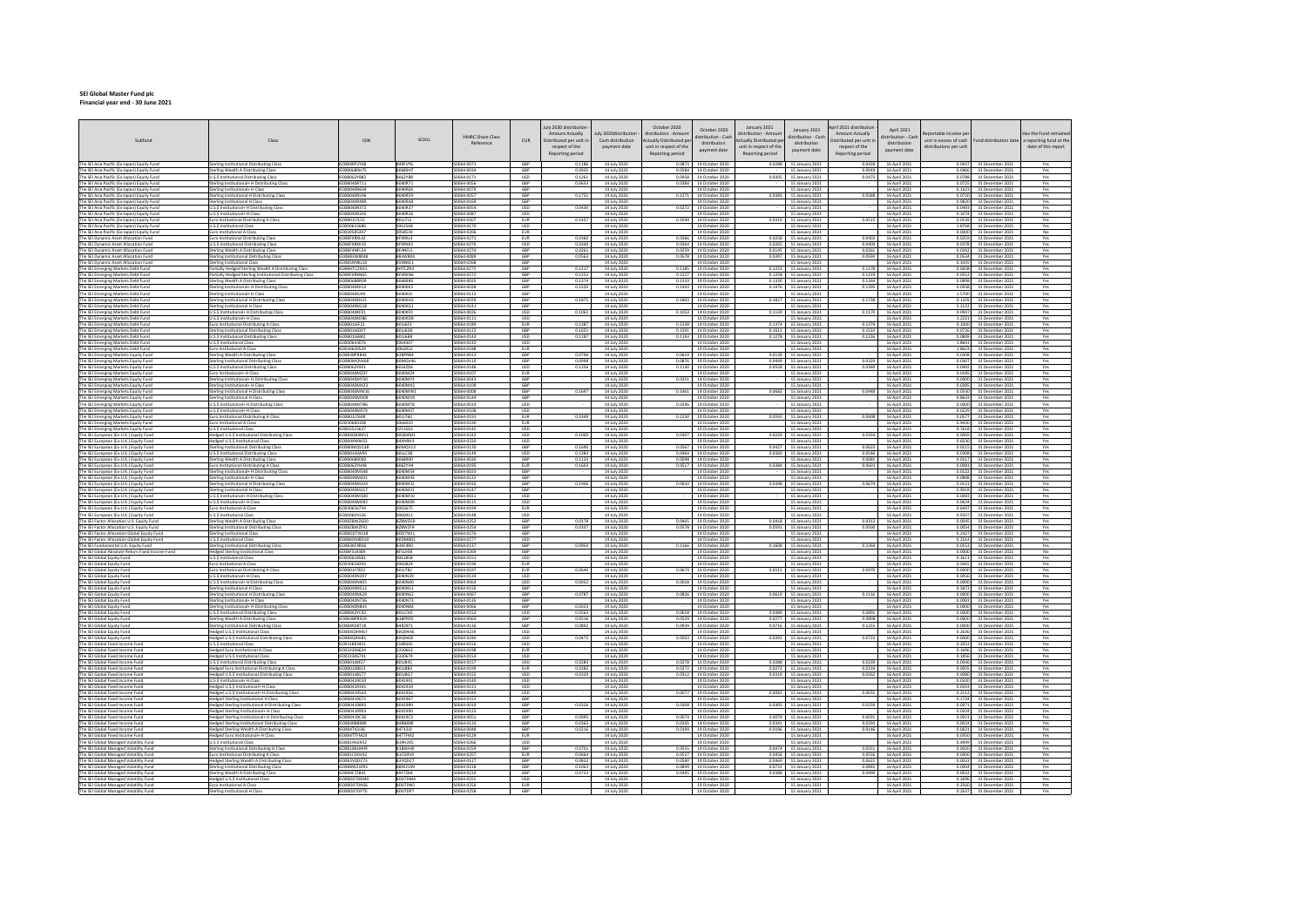| The SEI Global Managed Volatility Fund                                                           | U.S.\$ Institutional+ H Distributing Class                                                          | <b>IFOORGEN3C70</b>                  | BG6N3C7                          | S0064-0223                | <b>USD</b><br>0.0259                  | 14 July 2020                 | 0.0084 14 October 2020                           | 0.0007 15 January 2021                           | 0.0089             | 16 April 2021                         | 0.0028<br>31 December 2021                               |            |
|--------------------------------------------------------------------------------------------------|-----------------------------------------------------------------------------------------------------|--------------------------------------|----------------------------------|---------------------------|---------------------------------------|------------------------------|--------------------------------------------------|--------------------------------------------------|--------------------|---------------------------------------|----------------------------------------------------------|------------|
| The SEI Global Managed Volatility Fund                                                           | U.S.S Institutional+ H Class                                                                        | IEOOBJTOYH83                         | BJT0YH8                          | S0064-0225                | <b>USD</b>                            | 14 July 2020                 | 14 October 2020                                  | 15 January 2021                                  |                    | 16 April 2021                         | 0.0495<br>31 December 2021                               | Yes        |
| The SEI Global Managed Volatility Fund                                                           | U.S.\$ Institutional Distributing Class                                                             | IE00BSQXC689<br>IFOORYNFH193         | BSQXC68<br>WNFH19                | SO064-0235<br>50054-0247  | USD<br>0.0719<br><b>USD</b><br>0.0761 | 14 July 2020                 | 0.0595 14 October 2020                           | 0.0537 15 January 2021                           | 0.0629<br>2430.0   | 16 April 2021                         | 0.0028<br>31 December 2021<br>n mar                      | Yes        |
| The SEI Global Ma<br>The SEI Global Multi-Asset Income Func                                      | ged U.S.\$ Institutional Dist<br>ibuting Class<br><b>J.S.S Institutional Distributing Class</b>     | <b>IFOORR309G45</b>                  | <b>RR309G4</b>                   | 50064-0231                | $_{\text{HSD}}$<br>0.0883             | 14 July 2020<br>14 July 2020 | 0.0615 14 October 2020<br>0.0914 14 October 2020 | 0.0549 15 January 2021<br>0.0861 15 January 2021 | 0.0893             | 16 April 2021<br>16 April 2021        | 31 December 2021<br>0.0000<br>31 December 2021           | Yes<br>Yes |
| The SEI Global Multi-Asset Income Fund                                                           | <b>Hedged Sterling Institutional Class</b>                                                          | IE00BL395497                         | BL39549                          | S0064-0278                | GBP                                   | 14 July 2020                 | 14 October 2020                                  | 15 January 2021                                  |                    | 16 April 2021                         | 0.3743<br>31 December 2021                               | Yes        |
| The SEI Global Multi-Asset Income Fun                                                            | edged Sterling Institutional Distribi                                                               | E00BR309H5                           | <b>BR309H5</b>                   | S0064-0232                | GBP<br>0.0818                         | 14 July 2020                 | 0.0836 14 October 2020                           | 0.0765 15 January 2021                           | 0.0817             | 16 April 2021                         | 0.0000<br>31 December 2021                               | Yes        |
| The SEI Global Multi-Asset Income Func<br>The SEI Global Multi-Asset Income Fund                 | erling Wealth A Distributing Class<br>Hedged Sterling Wealth A Distributing Class                   | E00BRJTG206<br>IEOOBRJTG313          | BRJTG20<br>BRJTG31               | S0064-0237<br>S0064-0238  | GBP<br>0.0306<br>GBP<br>0.0594        | 14 July 2020<br>14 July 2020 | 0.0294 14 October 2020<br>0.0602 14 October 2020 | 0.0215 15 January 2021<br>0.0537 15 January 2021 | 0.0581             | 0.0255 16 April 2021<br>16 April 2021 | 0.2213<br>31 December 202<br>0.0000<br>31 December 2021  | Yes<br>Yes |
| The SEI Global Opportunistic Fixed Income Fund                                                   | U.S.S Institutional Class                                                                           | IE0031881299                         | 3188129                          | S0064-0161                | <b>USD</b>                            | 14 July 2020                 | 14 October 2020                                  | 15 January 2021                                  |                    | 16 April 2021                         | n sesa l<br>31 December 2021                             | Yes        |
| The SEI Global Opportunistic Fixed Income Func                                                   | <b>Hedged Euro Institutional A Class</b>                                                            | IE003330685                          | 3330685                          | S0064-020                 | EUR                                   | 14 July 2020                 | 14 October 2020                                  | 15 January 2021                                  |                    | 16 April 2021                         | 0.4439 31 December 2021                                  | Yes        |
| The SEI Global Opportunistic Fixed Income Fund<br>The SEI Global Opportunistic Fixed Income Fund | edged U.S.\$ Institutional Class<br>U.S.\$ Institutional Distributing Class                         | IE0033306964<br><b>IFOORD1 IRHR4</b> | 3330696<br><b>BO1J8H8</b>        | S0064-0159<br>\$0064-0162 | USD<br><b>USD</b><br>0.0683           | 14 July 2020<br>14 July 2020 | 14 October 2020<br>0.0643 14 October 2020        | 15 January 2021<br>0.0671 15 January 2021        | n nsze I           | 16 April 2021<br>16 April 2021        | 0.4943<br>31 December 2021<br>0.0177<br>31 December 2021 | Yes<br>Yes |
| The SEI Global Opportunistic Fixed Income Fund                                                   | Hedged Euro Institutional Distributing A Class                                                      | E00B01J8P68                          | <b>BO1JSP6</b>                   | S0064-020                 | EUR<br>0.0628                         | 14 July 2020                 | 0.0587 14 October 2020                           | 0.0593 15 January 2021                           | 0.0533             | 16 April 2021                         | 0.0217<br>31 December 2021                               | Yes        |
| The SEI Global Opportunistic Fixed Income Fund                                                   | edged Sterling Institutional Distributing Class                                                     | E00B01J8R82                          | <b>BO1J8R8</b>                   | S0064-0127                | GBP<br>0.072                          | 14 July 2020                 | 0.0666 14 October 2020                           | 0.0666 15 January 2021                           | 0.0591             | 16 April 2021                         | 0.020<br>31 December 2021                                | Yes        |
| The SEI Global Opportunistic Fixed Income Fund<br>The SEI Global Opportunistic Fixed Income Fund | dged U.S.\$ Institutional Distributing Clas<br>Hedged U.S.\$ Institutional+ H Distributing Class    | IFOORD1 IRS99<br>IE00B04119R8        | <b>R01IRS9</b><br>B0419R8        | S0064-0160<br>S0064-0044  | <b>USD</b><br>0.0738<br>USD<br>0.0493 | 14 July 2020<br>14 July 2020 | 0.0677 14 October 2020<br>0.0429 14 October 2020 | 0.0701 15 January 2021<br>0.0458 15 January 2021 | 0.0343             | 0.0598 16 April 2021<br>16 April 2021 | 0.0258<br>31 December 2021<br>0.0870<br>31 December 2021 | Yes<br>Yes |
| The SEI Global Opportunistic Fixed Income Fund                                                   | J.S.\$ Institutional+ H Class                                                                       | E00B0419N41                          | B0419N4                          | S0064-0124                | USD                                   | 14 July 2020                 | 14 October 2020                                  | 15 January 2021                                  |                    | 16 April 2021                         | 0.2476<br>31 December 2021                               | Yes        |
| The SEI Global Opportunistic Fixed Income Fund                                                   | Hedged U.S.\$ Institutional+ H Clas                                                                 | E00B0419Q71                          | B0419Q7                          | S0064-0125                | USD                                   | 14 July 2020                 | 14 October 2020                                  | 15 January 2021                                  |                    | 16 April 2021                         | 0.2688<br>31 December 2021                               | Yes        |
| The SEI Global Opportunistic Fixed Income Fund<br>The SEI Global Opportunistic Fixed Income Fund | dged Sterling Institutional H Class                                                                 | IE00B0419595<br>IE00B0419T03         | B041959<br>B0419T0               | S0064-0158<br>S0064-0047  | GBP<br>GBP<br>0.0728                  | 14 July 2020<br>14 July 2020 | 14 October 2020<br>0.0665 14 October 2020        | 15 January 2021<br>0.0665 15 January 2021        |                    | 16 April 2021<br>0.0588 16 April 2021 | 0.4563<br>31 December 2021<br>0.0234<br>31 December 2021 | Yes<br>Yes |
| The SEI Global Opportunistic Fixed Income Fund                                                   | <b>Hedged Sterling Institutional H Distributing Class</b><br>Hedged Sterling Institutional+ H Class | IE00B0419V25                         | B0419V2                          | S0064-0126                | GBP                                   | 14 July 2020                 | 14 October 2020                                  | 15 January 2021                                  |                    | 16 April 2021                         | 0.2580<br>31 December 2021                               | Yes        |
| The SEI Global Opportunistic Fixed Income Fun                                                    | Hedged Sterling Institutional+ H Distributing Class                                                 | E00B0419W32                          | B0419W3                          | S0064-0046                | GBP<br>0.0484                         | 14 July 2020                 | 0.0417 14 October 2020                           | 0.0423 15 January 2021                           | 0.0347             | 16 April 2021                         | 0.027<br>31 December 2021                                | Yes        |
| The SEI Global Opportunistic Fixed Income Fund<br>The SEI Global Short Duration Bond Fund        | dged Sterling Wealth A Distributing Class<br>Hedged Sterling Institutional Distributing Class       | IFOORDESR591<br>IE00B3RLNJ60         | B068B59<br>B3RLNJ6               | S0064-0052<br>S0064-0104  | GRP<br>0.0607<br>GBP<br>0.0183        | 14 July 2020<br>14 July 2020 | 0.0536 14 October 2020<br>0.0195 14 October 2020 | 0.0541 15 January 2021<br>0.0178 15 January 2021 | n nasz I<br>0.0159 | 16 April 2021<br>16 April 2021        | 0.0248<br>31 December 2021<br>0.0000<br>31 December 2021 | Yes<br>Yes |
| The SEI Global Short Duration Bond Fund                                                          | ledged Sterling Wealth A Distributing Class                                                         | IE00B3V69Q65                         | B3V69Q6                          | S0064-0106                | GBP<br>0.0052                         | 14 July 2020                 | 0.0064 14 October 2020                           | 0.0051 15 January 2021                           | 0.0031             | 16 April 2021                         | 0.0000<br>31 December 2021                               | Yes        |
| The SEI Global Short Duration Bond Fund                                                          | I.S.\$ Institutional Distributing Class                                                             | <b>IFOORSVONG35</b>                  | BSVON93                          | S0064-0267                | <b>USD</b><br>0.0179                  | 14 July 2020                 | 0.0194 14 October 2020                           | 0.0181 15 January 2021                           | 0.0156             | 16 April 2021                         | 0.0022<br>31 December 2021                               | Yes        |
| The SEI Global Short Duration Bond Fund                                                          | ledged Euro Institutional A Class                                                                   | IE00BD07DH96                         | BD07DH9                          | S0064-0260                | <b>EUR</b>                            | 14 July 2020                 | 14 October 2020                                  | 15 January 2021                                  |                    | 16 April 2021                         | 0.0584<br>31 December 2021                               | Yes        |
| The SEI Global Short Duration Bond Fund<br>The SEI Global Short Duration Bond Fund               | <b>Hedged Euro Institutional Distributing A Class</b><br>edged Sterling Institutional H Class       | IE00BD07DJ11<br>E00BD07DK26          | BD07DJ1<br>ID07DK2               | S0064-0261<br>S0064-026   | <b>EUR</b><br>0.0144<br>GBP           | 14 July 2020<br>14 July 2020 | 0.0160 14 October 2020<br>14 October 2020        | 0.0145 15 January 2021<br>15 January 2021        |                    | 0.0130 16 April 2021<br>16 April 2021 | 0.0002 31 December 2021<br>0.0607<br>31 December 2021    | Yes<br>Yes |
| The SEI Global Short Duration Bond Fund                                                          | edged Sterling Institutional H Distributing Class                                                   | IE00BD07DL33                         | BD07DL3                          | S0064-0263                | GBP<br>0.0154                         | 14 July 2020                 | 0.0166 14 October 2020                           | 0.0149 15 January 2021                           | 0.0132             | 16 April 2021                         | 0.000<br>31 December 202                                 | Yes        |
| The SEI Global Short Duration Bond Fund                                                          | U.S.\$ Institutional+ H Distributing Class                                                          | IE00BG6N3D87                         | BG6N3D8                          | S0064-0222                | <b>USD</b>                            | 14 July 2020                 | 14 October 2020                                  | 15 January 2021                                  |                    | 16 April 2021                         | 0.0000<br>31 December 2021                               | Yes        |
| The SEI Global Short Duration Bond Fund<br>The SEI Global Short Duration Bond Fund               | U.S.\$ Institutional+ H Class<br><b>U.S.\$ Institutional Class</b>                                  | IEO0BJT0YJ08<br>IE00BSQXC572         | <b>OLYOTLB</b><br>BSQXC57        | S0064-0224<br>S0064-0234  | <b>USD</b><br><b>USD</b>              | 14 July 2020<br>14 July 2020 | 14 October 2020<br>14 October 2020               | 15 January 2021<br>15 January 2021               |                    | 16 April 2021<br>16 April 2021        | 0.0000<br>31 December 2021<br>0.070<br>31 December 2021  | Yes<br>Yes |
| The SEI Global Short Term Bond Fund                                                              | edged Sterling Wealth A Distributing Class                                                          | IE00BYXVWK11                         | BYXVWK1                          | S0064-0253                | GRP<br>0.0105                         | 14 July 2020                 | 0.0112 14 October 2020                           | 0.0088 15 January 2021                           | 0.0032             | 16 April 2021                         | 0.0000<br>31 December 2021                               | Yes        |
| The SEI Global Short Term Bond Fund                                                              | Hedged Sterling Institutional Distributing Class                                                    | IFOORZRWZH17                         | BZBWZH1                          | PASD-0249                 | GBP<br>0.0184                         | 14 July 2020                 | 0.0192 14 October 2020                           | 0.0165 15 January 2021                           | n nans             | 16 April 2021                         | 0.0000<br>31 December 2021                               | Yes        |
| The SEI High Yield Fixed Income Fund                                                             | edged Euro Institutional A Class<br>J.S.\$ Institutional Class                                      | E0033713169<br>E0002516262           | 371316<br>0251626                | S0064-0202<br>S0064-0164  | EUR<br>USD                            | 14 July 2020<br>14 July 2020 | 14 October 2020<br>14 October 2020               | 15 January 2021<br>15 January 2021               |                    | 16 April 2021<br>16 April 2021        | 1.749<br>31 December 2021<br>2.8615                      | Yes<br>Yes |
| The SEI High Yield Fixed Income Fund<br>The SEI High Yield Fixed Income Fund                     | edged Euro Institutional Distributing A Class                                                       | <b>IFOORD117YR4</b>                  | <b>BO117YS</b>                   | 50064-0203                | 0.0807<br>EUR                         | 14 July 2020                 | 0.1112 14 October 2020                           | 0.0996 15 January 2021                           |                    | 0.1076 16 April 2021                  | 31 December 2021<br>0.0000<br>31 December 2021           | Yes        |
| The SEI High Yield Fixed Income Fund                                                             | J.S.S Institutional+ H Class                                                                        | E00B0417X09                          | B0417XD                          | S0064-0084                | <b>USD</b>                            | 14 July 2020                 | 14 October 2020                                  | 15 January 2021                                  |                    | 16 April 2021                         | 1,2741<br>31 December 2021                               | Yes        |
| The SEI High Yield Fixed Income Fund<br>The SEI High Yield Fixed Income Fund                     | U.S.\$ Institutional+ H Distributing Class<br>edged Sterling Institutional H Class                  | E00B0418046<br>IE00B0418590          | B041804<br>B041859               | S0064-000<br>S0064-0163   | USD<br>0.0826<br>GBP                  | 14 July 2020<br>14 July 2020 | 0.1170 14 October 2020<br>14 October 2020        | 0.1057 15 January 2021<br>15 January 2021        | 0.1089             | 16 April 2021<br>16 April 2021        | 0.0041<br>31 December 2021<br>31 December 2021<br>1.595  | Yes<br>Yes |
| The SEI High Yield Fixed Income Fund                                                             | dged Sterling Institutional H Distributing Class                                                    | IE00B0418715                         | B041871                          | S0064-0012                | GBP<br>0.0901                         | 14 July 2020                 | 0.1211 14 October 2020                           | 0.1075 15 January 2021                           | 0.1142             | 16 April 2021                         | 0.0000<br>31 December 2021                               | Yes        |
| The SEI High Yield Fixed Income Fund                                                             | Hedged Sterling Institutional+ H Class                                                              | IE00B0418C60                         | B0418C6                          | S0064-0085                | GBP                                   | 14 July 2020                 | 14 October 2020                                  | 15 January 2021                                  |                    | 16 April 2021                         | 1,2259<br>31 December 2021                               | Yes        |
| The SEI High Yield Fixed Income Fund                                                             | edged Sterling Institutional+ H Distributing Class                                                  | IE00B0418F91                         | B0418F9<br><b>BOLKZ81</b>        | S0064-0011                | GBP<br>0.0785                         | 14 July 2020                 | 0.1096 14 October 2020                           | 0.0957 15 January 2021                           | 0.1019             | 16 April 2021                         | 0.0029<br>31 December 2021                               | Yes        |
| The SEI High Yield Fixed Income Fund<br>The SEI High Yield Fixed Income Fund                     | J.S.\$ Institutional Distributing Class<br>Hedged Sterling Wealth A Distributing Class              | E00B062YD00<br>IEO0B3XFDL43          | B3XFDL4                          | S0064-016<br>50064-0017   | USD<br>0.0948<br>GBP<br>0.1099        | 14 July 202<br>14 July 2020  | 0.1289 14 October 2020<br>0.1518 14 October 2020 | 0.1184 15 January 2021<br>0.1341 15 January 2021 | 0.1215             | 16 April 2021<br>0.1419 16 April 2021 | 0.0000<br>31 December 202<br>0.0048<br>31 December 2021  | Yes<br>Yes |
| The SEI High Yield Fixed Income Func                                                             | edged Sterling Institutional Distributing Clas.                                                     | E00B4MHG86                           | <b>4MHG86</b>                    | S0064-0078                | GBP<br>0.1156                         | 14 July 2020                 | 0.1540 14 October 2020                           | 0.1370 15 January 2021                           | 0.1452             | 16 April 2021                         | 0.0061<br>31 December 2021                               | Yes        |
| The SEI Japan Equity Fund                                                                        | J.S.S Institutional Class                                                                           | E0000614168                          | 0061416                          | S0064-0167                | USD                                   | 14 July 2020                 | 14 October 2020                                  | 15 January 2021                                  |                    | 16 April 2021                         | 0.5029<br>31 December 2021                               | Yes        |
| The SEI Japan Equity Fund<br>The SEI Japan Equity Fund                                           | uro Institutional A Class<br>uro Institutional Distributing A Class                                 | IF0030657497<br>IE00B01J7F95         | 3065749<br>B01J7F9               | S0064-0204<br>S0064-0205  | EUR<br><b>EUR</b><br>0.0111           | 14 July 2020<br>14 July 2020 | 14 October 2020<br>0.1044 14 October 2020        | 15 January 2021<br>0.0245 15 January 2021        | 0.1538             | 16 April 2021<br>16 April 2021        | 0.5267<br>31 December 2021<br>0.0150<br>31 December 2021 | Yes<br>Yes |
| The SEI Japan Equity Fund                                                                        | U.S.S Institutional+ H Class                                                                        | IE00B040QP29                         | B040QP2                          | S0064-0081                | <b>USD</b>                            | 14 July 2020                 | 14 October 2020                                  | 15 January 2021                                  |                    | 16 April 2021                         | 0.0423<br>31 December 2021                               | Yes        |
| The SEI Japan Equity Fund                                                                        | I.S.\$ Institutional+ H Distributing Class                                                          | IE00B040QQ36                         | B040QQ3                          | S0064-0059                | <b>USD</b>                            | 14 July 2020                 | 0.0308 14 October 2020                           | 15 January 2021                                  | 0.0311             | 16 April 2021                         | 0.000<br>31 December 2021                                | Yes        |
| The SEI Japan Equity Fund<br>The SEI Japan Equity Fund                                           | erling Institutional H Class                                                                        | E00B040QR43<br>IE00B040QS59          | B040QR4<br>B040QS5               | S0064-0166<br>S0064-0053  | GBP<br>GBP<br>0.0150                  | 14 July 2020<br>14 July 2020 | 14 October 2020<br>0.1261 14 October 2020        | 15 January 2021                                  |                    | 16 April 2021                         | 0.5502<br>31 December 2021<br>0.010<br>31 December 2021  | Yes<br>Yes |
| The SEI Japan Equity Fund                                                                        | Sterling Institutional H Distributing Class<br>terling Institutional+ H Class                       | E00B040QT66                          | B040QT6                          | S0064-0082                | GBP                                   | 14 July 2020                 | 14 October 2020                                  | 0.0312 15 January 2021<br>15 January 2021        |                    | 0.1735 16 April 2021<br>16 April 2021 | 0.056<br>31 December 2021                                | Yes        |
| The SEI Japan Equity Fund                                                                        | ling Inst                                                                                           | E00B040QV8                           | 0400V8                           | 50064-006                 | GRP                                   | 14 July 2020                 | 0.0485 14 October 2020                           | 15 January 2021                                  | 0.0191             | 16 April 2021                         | 0.0000<br>31 December 202                                |            |
| The SEI Japan Equity Fund                                                                        | <b>U.S.S Institutional Distributing Class</b>                                                       | IE00B062Y968                         | <b>BOLLCKS</b>                   | S0064-0168                | <b>USD</b><br>0.0109                  | 14 July 2020                 | 0.0963 14 October 2020                           | 0.0252 15 January 2021                           | 0.1414             | 16 April 2021                         | 0.0074<br>31 December 2021                               | Yes        |
| The SEI Japan Equity Fund<br>The SEI Japan Equity Fund                                           | terling Wealth A Distributing Class<br>erling Institutional Distributing Class                      | E00B0689D38<br>E00B0MQV68            | B0689D3<br>BOMQV68               | S0064-0058<br>\$0064-0083 | GBP<br>GBP<br>0.0199                  | 14 July 2020<br>14 July 2020 | 0.1013 14 October 2020<br>0.1352 14 October 2020 | 15 January 2021<br>0.0369 15 January 2021        | 0.1843             | 0.1474 16 April 2021<br>16 April 2021 | 31 December 2021<br>0.0107<br>0.0087<br>31 December 2021 | Yes<br>Yes |
| The SEI Japan Equity Fund                                                                        | ledged Sterling Institutional Class                                                                 | EOOB3TTBK53                          | <b>B3TTBK5</b>                   | S0064-0248                | GBP                                   | 14 July 2020                 | 14 October 2020                                  | 15 January 2021                                  |                    | 16 April 2021                         | 0.5180<br>31 December 2021                               | Yes        |
| The SEI Japan Equity Fund                                                                        | dged U.S.S Institutional Class                                                                      | E00B4XFOY59                          | 34XFQY5                          | S0064-0221                | <b>USD</b>                            | 14 July 2020                 | 14 October 2020                                  | 15 January 2021                                  |                    | 16 April 2021                         | 0.515<br>31 December 202                                 | Yes        |
| The SEI Japan Equity Fund<br>The SEI Liquid Alternative Fun                                      | Hedged U.S.\$ Institutional Distributing Class                                                      | IE00BXQ94N28<br>E00BYXVWF67          | BXQ94N2<br>BYXVWF6               | S0064-0243<br>S0064-0251  | 0.0071<br><b>USD</b><br>GBP<br>0.0049 | 14 July 2020<br>14 July 2020 | 0.0701 14 October 2020<br>0.0010 14 October 2020 | 0.0171 15 January 2021                           |                    | 0.1077 16 April 2021<br>16 April 2021 | 0.0078<br>31 December 2021<br>0.0815                     | Yes<br>Yes |
| The SEI Liquid Alternative Fund                                                                  | edged Sterling Institutional Distributing Class<br>edged Sterling Wealth A Distributing Class       | E00BYXVWG74                          | RYXVWG7                          | S0064-0250                | GBP                                   | 14 July 2020                 | 14 October 2020                                  | 0.0007 15 January 2021<br>15 January 2021        |                    | 16 April 2021                         | 31 December 2021<br>0.0000<br>31 December 202            | Yes        |
| The SEI Liquid Alternative Fund                                                                  | U.S.\$ Wealth P Class                                                                               | IEOOBF51KW42                         | BF51KW4                          | S0064-0279                | <b>USD</b>                            | 14 July 2020                 | 14 October 2020                                  | 15 January 2021                                  |                    | 16 April 2021                         | 0.0000<br>31 December 2021                               | Yes        |
| The SEI Liquid Alternative Fund                                                                  | U.S.\$ Wealth P Distributing Class                                                                  | EOOBF51KX58                          | BF51KX5                          | S0064-0280                | <b>USD</b>                            | 14 July 2020                 | 14 October 2020                                  | 15 January 2021                                  |                    | 16 April 2021                         | 0.1100<br>31 December 2021                               | Yes        |
| The SEI Liquid Alternative Fund<br>The SEI Liquid Alternative Fund                               | Hedged Euro Wealth P Class<br>ro Wealth P Class                                                     | IE00BYWSZH19<br><b>IFOORFMAMN10</b>  | BYWSZH1<br>REMMMN10              | S0064-0281<br>50054-0282  | EUR<br>EUR                            | 14 July 2020<br>14 July 2020 | 14 October 2020<br>14 October 2020               | 15 January 2021<br>15 January 2021               |                    | 16 April 2021<br>16 April 2021        | 0.0000<br>31 December 2021<br>0.0000<br>31 December 2021 | Yes<br>Yes |
| The SEI Liquid Alternative Fund                                                                  | uro Wealth P Distributing Class                                                                     | IFOORFMAAN214                        | REMAAN21                         | \$200,02023               | <b>FLIR</b>                           | 14 July 2020                 | 14 October 2020                                  | 15 January 2021                                  |                    | 16 April 2021                         | 0.0000<br>31 December 2021                               | Yes        |
| The SEI Pan European Small Cap Fund                                                              | I.S.\$ Institutional Class                                                                          | E0033306295                          | 3330629                          | S0064-0173                | <b>USD</b>                            | 14 July 2020                 | 14 October 2020                                  | 15 January 2021                                  |                    | 16 April 2021                         | 1.4086<br>31 December 2021                               | Yes        |
| The SEI Pan European Small Cap Fund<br>The SEI Pan European Small Cap Fund                       | uro Institutional A Class<br>U.S.S Institutional Distributing Clas-                                 | E0033306527<br><b>FOORD1 I6168</b>   | 330652<br><b>BOLLC16</b>         | S0064-0208<br>50064-0174  | EUR<br><b>USD</b><br>0.1789           | 14 July 2020<br>14 July 2020 | 14 October 2020<br>0.0913 14 October 2020        | 15 January 2021<br>0.0795 15 January 2021        |                    | 16 April 2021<br>0.0747 16 April 2021 | 1.373<br>31 December 2021<br>0.0209<br>31 December 202   | Yes<br>Yes |
| The SEI Pan European Small Cap Fund                                                              | Euro Institutional Distributing A Class                                                             | IE00B01J6M97                         | B01J6M9                          | S0064-0209                | <b>EUR</b><br>0.2077                  | 14 July 2020                 | 0.1015 14 October 2020                           | 0.0847 15 January 2021                           | 0.0829             | 16 April 2021                         | 0.0052<br>31 December 2021                               | Yes        |
| The SEI Pan European Small Cap Fund                                                              | U.S.S Institutional+ H Class                                                                        | E00B040KO16                          | B040KQ1                          | S0064-0074                | <b>USD</b>                            | 14 July 2020                 | 14 October 2020                                  | 15 January 2021                                  |                    | 16 April 2021                         | 0.1160<br>31 December 2021                               | Yes        |
| The SEI Pan European Small Cap Fund<br>The SEI Pan European Small Cap Fund                       | J.S.\$ Institutional+ H Distributing Clas<br>erling Institutional H Class                           | IE00B040KR23<br><b>IFOORDADKS3D</b>  | <b>BD40KR2</b><br>F23000R        | S0064-0021<br>\$0064-0172 | <b>USD</b><br>GBP                     | 14 July 2020<br>14 July 2020 | 14 October 2020<br>14 October 2020               | 15 January 2021<br>15 January 2021               |                    | 16 April 2021<br>16 April 2021        | 0.0051<br>31 December 202<br>1 2176<br>31 December 2021  | Yes<br>Yes |
| The SEI Pan European Small Cap Fund                                                              | Sterling Institutional H Distributing Class                                                         | IE00B040KT47                         | B040KT4                          | S0064-0024                | GBP<br>0.2472                         | 14 July 2020                 | 0.1205 14 October 2020                           | 0.0992 15 January 2021                           |                    | 0.0925 16 April 2021                  | 0.0162<br>31 December 2021                               | Yes        |
| The SEI Pan European Small Cap Fund                                                              | erling Institutional+ H Class                                                                       | IE00B040KV68                         | <b>BO40KV6</b>                   | S0064-0075                | GBP                                   | 14 July 2020                 | 14 October 2020                                  | 15 January 2021                                  |                    | 16 April 2021                         | 0.1682<br>31 December 2021                               | Yes        |
| The SEI Pan European Small Cap Funn<br>The SEI Pan European Small Cap Fund                       | nal+ H Distributing Clas<br>erling Institutio<br>erling Wealth A Distributing Clas                  | E00B040KW7<br>F00R0688T23            | B040KW7<br><b>ROGRAT2</b>        | S0064-0023<br>50064-0020  | GBP<br>GRP<br>0.1366                  | 14 July 2020<br>14 July 2020 | 14 October 2020<br>0.0495 14 October 2020        | 15 January 2021<br>0.0299 15 January 2021        | 0.0207             | 16 April 2021<br>16 April 2021        | 0.012<br>31 December 202<br>0.0132<br>31 December 2021   | Yes<br>Yes |
| The SEI Pan European Small Cap Fund                                                              | erling Institutional Distributing Class                                                             | IE00B4LMVW18                         | B4LMVW1                          | S0064-0076                | GBP<br>0.2165                         | 14 July 2020                 | 0.1073 14 October 2020                           | 0.0890 15 January 2021                           | 0.0833             | 16 April 2021                         | 0.0113<br>31 December 2021                               | Yes        |
| The SEI Pan European Small Cap Fund                                                              | edged U.S.\$ Institutional Class                                                                    | E00BWT41V46                          | <b>BWT41V4</b>                   | S0064-0245                | <b>USD</b>                            | 14 July 2020                 | 14 October 2020                                  | 15 January 2021                                  |                    | 16 April 2021                         | 0.3688<br>31 December 2021                               | Yes        |
| The SEI Pan European Small Cap Fund<br>The SEI Quantitative U.K. Equity Fund                     | ledged U.S.\$ Institutional Distributing Clas<br>rling Institutional Distributing Class             | E00BWT41X69<br><b>IEO0B3KF5336</b>   | <b>BWT41X6</b><br><b>B3KF533</b> | S0064-0246<br>S0064-0073  | <b>USD</b><br>0.1160<br>GBP<br>0.0794 | 14 July 2020<br>14 July 2020 | 0.0538 14 October 2020<br>0.1733 14 October 2020 | 0.0460 15 January 2021<br>0.1147 15 January 2021 | 0.0426             | 16 April 2021<br>0.1746 16 April 2021 | 0.0101<br>31 December 202<br>0.0940<br>31 December 2021  | Yes<br>Yes |
| The SEI U.K. Core Fixed Interest Fund                                                            | Sterling Institutional Distributing Class                                                           | IE00B01J8X43                         | B01J8X4                          | S0064-0095                | GBP<br>0.0499                         | 14 July 2020                 | 0.0482 14 October 2020                           | 0.0464 15 January 2021                           |                    | 0.0417 16 April 2021                  | 0.0036<br>31 December 2021                               | Yes        |
| The SEI U.K. Core Fixed Interest Fund                                                            | erling Institutional H Class                                                                        | E00B041Z589                          | B041Z58                          | S0064-0175                | GBP                                   | 14 July 2020                 | 14 October 2020                                  | 15 January 2021                                  |                    | 16 April 2021                         | 0.2602<br>31 December 2021                               | Yes        |
| The SEI U.K. Core Fixed Interest Fund<br>The SEI U.K. Core Fixed Interest Fund                   | Sterling Institutional H Distributing Class<br>erling Institutional+ H Class                        | IE00B041Z696<br>E00B041Z704          | B041Z69<br>B041Z70               | S0064-0086<br>S0064-0097  | GBP<br>0.0433<br>GBP                  | 14 July 2020<br>14 July 2020 | 0.0416 14 October 2020<br>14 October 2020        | 0.0400 15 January 2021<br>15 January 2021        | 0.0358             | 16 April 2021<br>16 April 2021        | 0.003<br>31 December 2021<br>0.072<br>31 December 2021   | Yes<br>Yes |
| The SEI U.K. Core Fixed Interest Fund                                                            | terling Institutional+ H Distributing Clas:                                                         | IE00B041Z811                         | B041Z81                          | S0064-0016                | GBP<br>0.0159                         | 14 July 2020                 | 0.0139 14 October 2020                           | 0.0125 15 January 2021                           | 0.0095             | 16 April 2021                         | 0.0037<br>31 December 2021                               | Yes        |
| The SEI U.K. Core Fixed Interest Fund                                                            | terling Wealth A Distributing Class                                                                 | IE00B068BC69                         | <b>B068BC6</b>                   | S0064-0120                | GBP<br>0.0307                         | 14 July 2020                 | 0.0287 14 October 2020                           | 0.0269 15 January 2021                           | 0.0230             | 16 April 2021                         | 0.004<br>31 December 2021                                | Yes        |
| The SEI U.K. Credit Fixed Interest Fund<br>The SEI U.K. Equity Fund                              | vrling Institutional Class<br><b>U.S.S Institutional Class</b>                                      | FOORS9K7T38<br>IE0000602312          | <b>R59K7T3</b><br>0060231        | S0064-0230<br>S0064-0177  | GBP<br><b>USD</b>                     | 14 July 2020<br>14 July 2020 | 14 October 2020<br>14 October 2020               | 15 January 2021                                  |                    | 16 April 2021<br>16 April 2021        | 0.5378<br>31 December 2021<br>1.1853<br>31 December 2021 | Yes<br>Yes |
| The SEI U.K. Equity Fund                                                                         | uro Institutional A Class                                                                           | E0030655678                          | 3065567                          | S0064-0210                | EUR                                   | 14 July 2020                 | 14 October 2020                                  | 15 January 2021<br>15 January 2021               |                    | 16 April 2021                         | 1.1603<br>31 December 2021                               | Yes        |
| The SEI U.K. Equity Fund                                                                         | <b>J.S.\$ Institutional Distributing Clas</b>                                                       | 00801J704                            | 01/704                           | S0064-0178                | USD<br>0.046                          | 14 July 2020                 | 0.0809 14 October 2020                           | 0.0806 15 January 2021                           | 0.1400             | 16 April 2021                         | 0.0678<br>31 December 2021                               | Yes        |
| The SEI U.K. Equity Fund                                                                         | uro Institutional Distributing A Class                                                              | IE00B01J7269                         | B01J726                          | S0064-0211                | EUR<br>0.0527                         | 14 July 2020                 | 0.0878 14 October 2020                           | 0.0840 15 January 2021                           |                    | 0.1515 16 April 2021                  | 0.0519<br>31 December 2021                               | Yes        |
| The SEI U.K. Equity Fund<br>The SEI U.K. Equity Fund                                             | J.S.S Institutional+ H Class<br>U.S.\$ Institutional+ H Distributing Class                          | E00B040MG57<br>E00B040MH64           | <b>B040MG5</b><br>B040MH6        | S0064-0101<br>S0064-0025  | <b>USD</b><br><b>USD</b><br>0.0041    | 14 July 2020<br>14 July 2020 | 14 October 2020<br>0.0355 14 October 2020        | 15 January 2021<br>0.0312 15 January 2021        | 0.0897             | 16 April 2021<br>16 April 2021        | 0.3262<br>31 December 2021<br>0.0504<br>31 December 2021 | Yes<br>Yes |
| The SEI U.K. Equity Fund                                                                         | erling Institutional H Class                                                                        | E00B040MJ88                          | B040MJ8                          | S0064-017                 | GBP                                   | 14 July 2020                 | 14 October 2020                                  | 15 January 2021                                  |                    | 16 April 2021                         | 1.1642<br>31 December 202                                | Yes        |
| The SEI U.K. Equity Fund                                                                         | erling Institutional H Distributing Class                                                           | <b>IFOORD40MK93</b>                  | ROADMKR                          | S0064-0004                | GRP<br>0.0663                         | 14 July 2020                 | 0.1123 14 October 2020                           | 0.1058 15 January 2021                           | 0.1821             | 16 April 2021                         | 0.0696<br>31 December 2021                               | Yes        |
| The SEI U.K. Equity Fund<br>The SEI U.K. Equity Fund                                             | terling Institutional+ H Class<br>terling Institutional+ H Distributing Class                       | IE00B040ML01<br>IE00B040MM18         | B040MLD<br>B040MM1               | S0064-0102<br>S0064-0003  | GBP<br>GBP<br>0.0053                  | 14 July 2020<br>14 July 2020 | 14 October 2020<br>0.0502 14 October 2020        | 15 January 2021<br>0.0414 15 January 2021        | 0.1186             | 16 April 2021<br>16 April 2021        | 0.4773<br>31 December 2021<br>0.0762<br>31 December 2021 | Yes<br>Yes |
| The SEI U.K. Equity Fun                                                                          | rling Wealth A Distributing Class                                                                   | E00B0689331                          | B068933                          | S0064-0027                | GBP<br>0.0422                         | 14 July 2020                 | 0.0892 14 October 2020                           | 0.0814 15 January 2021                           | 0.1614             | 16 April 2021                         | 0.07<br>31 December 202                                  | Yes        |
| The SELLLK, Foulty Fund                                                                          | terling Institutional Distributing Class                                                            | IFOORAMOZI 19                        | RAMOZI 1                         | \$0064-0103               | GRP<br>0.0778                         | 14 July 2020                 | 0.1270 14 October 2020                           | 0.1201 15 January 2021                           | n znas I           | 16 Annil 2021                         | 0.0571<br>31 December 2021                               | Yes        |
| The SEI U.K. Equity Fund<br>The SEI U.K. Equity Fund                                             | erling Institutional Class                                                                          | E00BSQXC358                          | BSQXC35                          | S0064-0233                | GBP<br>0.0474                         | 14 July 2020                 | 14 October 2020                                  | 15 January 2021                                  | 0.1304             | 16 April 2021                         | 0.5158<br>31 December 2021                               | Yes        |
| The SEI U.K. Gilts Fixed Interest Fund                                                           | edged U.S.\$ Institutional Distributing Cla<br>erling Institutional Distributing Class              | E00BXQ94K9I<br>IE00B59RYF94          | BXQ94K9<br>B59RYF9               | S0064-0241<br>S0064-0139  | <b>USD</b><br>GBP<br>0.0220           | 14 July 2020<br>14 July 2020 | 0.0791 14 October 2020<br>0.0101 14 October 2020 | 0.0781 15 January 2021<br>0.0086 15 January 2021 | 0.0086             | 16 April 2021<br>16 April 2021        | 0.0534<br>31 December 2021<br>0.001<br>31 December 2021  | Yes<br>Yes |
| The SEI U.K. Index-Linked Fixed Interest Fund                                                    | terling Institutional Distributing Class                                                            | IE00B01J9190                         | B01J919                          | S0064-0227                | GBP                                   | 14 July 2020                 | 14 October 2020                                  | 15 January 2021                                  |                    | 16 April 2021                         | 0.0000<br>31 December 2021                               | Yes        |
| e SFI LLK Index-Linked Fixed Interest Fund                                                       | g Wealth & Distrib                                                                                  | <b>688F90</b>                        | <b>PER</b>                       | 164-0228                  |                                       | 14 July 202                  | 14 October 21                                    | 15 January 202                                   |                    | 16 April 2021                         | 0.000<br>31 Decer                                        |            |